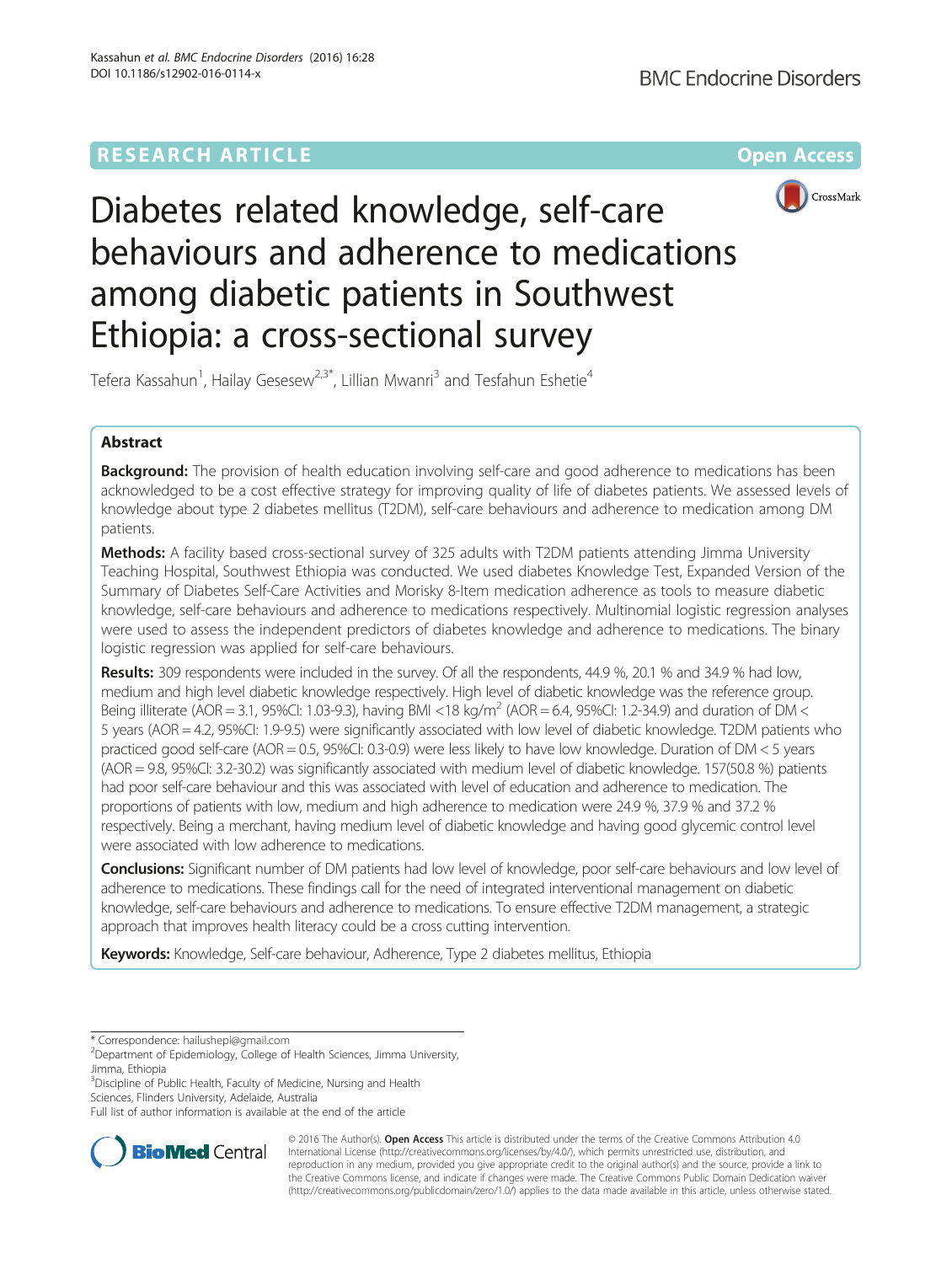## Background

Diabetes mellitus (DM) is a serious global public health problem, an illness that kills silently. In 2013, it was reported that DM killed 4.6 million people, [[1](#page-9-0)] with further 387 million reported to being affected in 2014 [[2\]](#page-9-0). More than 77 % of morbidity [\[2](#page-9-0)] and 88 % of mortality [[3](#page-9-0)] resulting from DM occurred in low- and middle- income countries in 2012. Diabetes mellitus scourge is expected to affect nearly 592 million people globally by the end of 2035 [[2\]](#page-9-0). In Ethiopia, the prevalence of diabetes was 3.5 % in 2011, [[4\]](#page-9-0) and the extrapolated prevalence in 2013 was 4.36 % [\[2](#page-9-0)]. Reportedly, 34,262 patients out of 1.8 million DM cases died in Ethiopia in 2013 [[2](#page-9-0)]. It is also known that a large number of people remain undiagnosed, with estimated number of undiagnosed cases reported to be 1.39 million people in 2013 [[2\]](#page-9-0). Type 2 diabetes mellitus (T2DM) is the most common form of DM worldwide, accounting for more than 90 % of cases [\[1](#page-9-0)].

Diabetes is a chronic disease significantly affecting the quality of life of affected populations and can lead to poor health outcomes of individuals, families and communities [[5](#page-9-0)]. Its impact affects social and economic outcomes, [\[6](#page-9-0)] including costing millions of health care budgets of nations [\[2\]](#page-9-0) across the world [[7](#page-9-0)]. The risk factors for DM include raised blood pressure, tobacco use, alcohol consumption, physical inactivity, poor dietary patterns and overweight [[8, 9](#page-9-0)]. Poor adherence to medications and poor self-care behaviours have also been reported to be barriers for effective management of DM complications [\[8](#page-9-0), [10](#page-9-0)]. Most of the risk factors of DM and its complications are modifiable. Self-management strategies such as self-monitoring of blood glucose, dietary restrictions, regular foot care and ophthalmic examinations have all been shown to markedly reduce the incidence and progression of DM complications,[[1](#page-9-0)] and these can be achieved by patients themselves via effective education and enhanced knowledge [[11](#page-9-0)].

Evidences from earlier studies have supported the notion that having good knowledge and education have influence to good care and can reduce DM complications significantly [[12](#page-9-0), [13](#page-9-0)]. Knowledge not only enhances the self-care behaviours [\[1\]](#page-9-0), but it enables DM patients to adhere to their treatment effectively. It has also been noted that age, lack of resources and perceived side effects have significant association with poor adherence to medication [\[8](#page-9-0)].

Knowledge, self-care behaviours and adherence to medications in diabetes could be helpful for early case detection, prevention, and minimization of complications, and improvements of the quality of life of affected individuals. Previous studies have reported poor health outcomes to be associated within insufficient knowledge, poor self-care behaviours and adherence to medications among diabetic patients [[14](#page-9-0)–[16](#page-9-0)]. There is insufficient work regarding knowledge, self-care behaviours and adherence to medications related to DM in Ethiopia. Studies to provide evidences for these factors are noteworthy for prevention and control of diabetes and other noncommunicable diseases (NCDs), and to inform policies and strategies in such resource meager countries. We assessed the levels of knowledge, self-care behaviours and adherence to medications about diabetes mellitus among diabetic adult patients in Ethiopia.

## Methods

### Study design, settings and participants

A facility based cross-sectional study was carried out in diabetic clinic at Jimma University Teaching Hospital (JUTH), Southwest Ethiopia between February and April 2014. We followed Drug Administration and Control Authority of Ethiopia guidelines [[17\]](#page-9-0) for diagnosis and classification of DM. These guidelines are similar to the criteria developed by International Diabetes Federation (IDF) [\[18](#page-9-0)]. The study was conducted among T2DM adult patients (≥18 years) who were for at least four visits.

This work was conducted alongside our previously published paper on glycemic control [\[19\]](#page-9-0). Originally, the project had four outcomes: glycemic control, knowledge, selfcare behavior and medication adherence. The sample size calculation considering all outcomes and 'glycemic control' gave us the maximum sample size that helped us to look at various factors that affect the outcomes. The sample size was calculated via OpenEpi 2.3 software using a single population proportion calculation formula using the following assumptions: 58.2 % proportion [\[8](#page-9-0)], 95 % confidence level, 5 % margin of error and 10 % non-response rate. Considering a correction formula, the total calculated sample yielded 325. Using sampling frame of DM records, simple random sampling technique was used to recruit the study participants (Fig. [1\)](#page-2-0).

## Dependent variables

Diabetes knowledge, self-care behaviours and adherence to medications were the dependent variables. Diabetes Knowledge was measured using The Diabetes Knowledge Test (DKT) [\[20](#page-9-0), [21\]](#page-9-0). The DKT was developed and tested for reliability and validity by the University of Michigan scholars and was adapted for the Ethiopian context. The DKT is a 23-item multiple-choice test designed to assess knowledge about diet, exercise, blood glucose levels and testing and self-care activities. Each item had three or four multiple choices with only one correct answer. The first 14 items were designed for all adults with diabetes, while items 15–23 apply only to those using insulin [[21](#page-9-0)]. Scores on the DKT were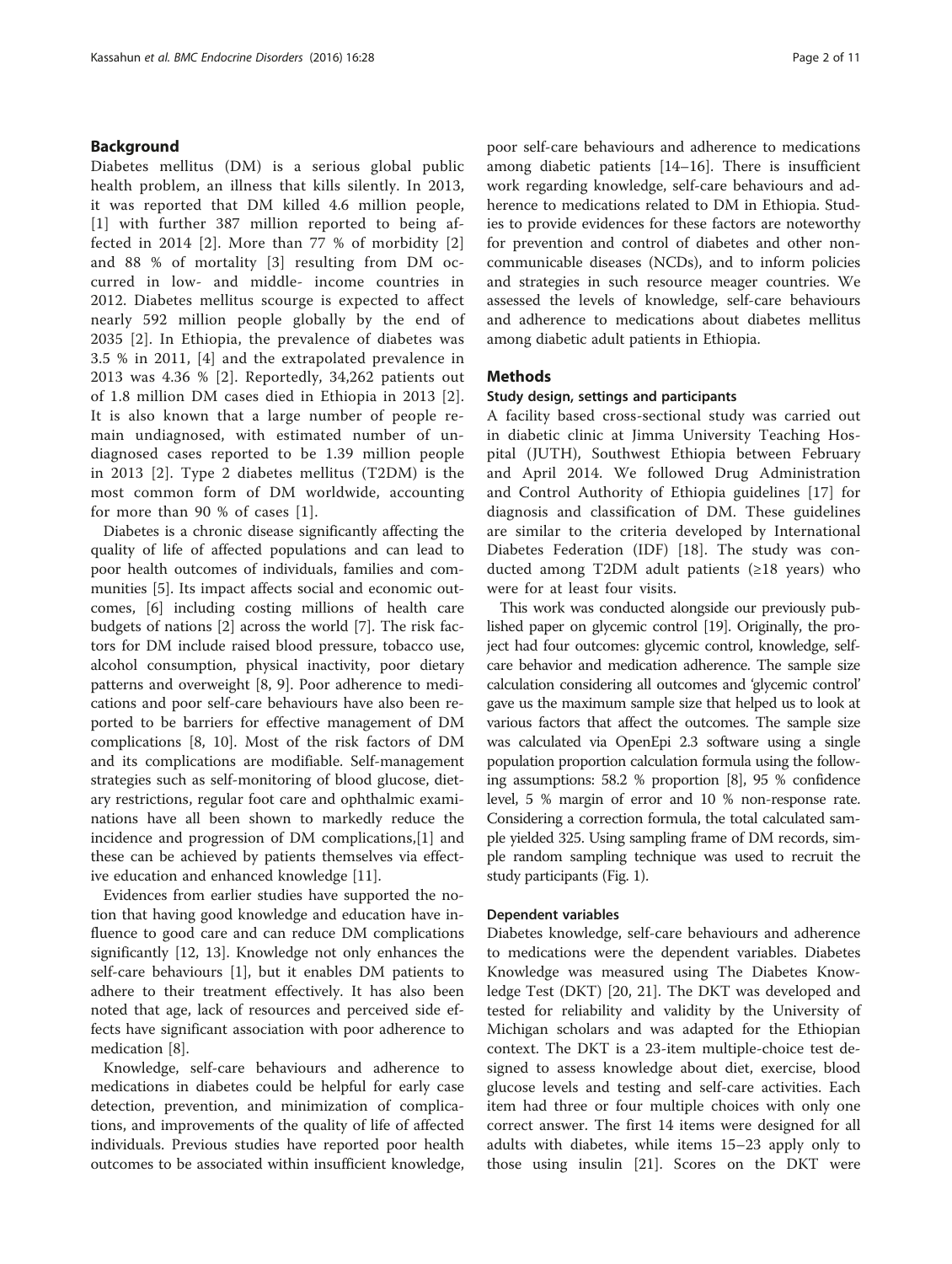<span id="page-2-0"></span>

computed for each participant. The score was determined by dividing the number of correct answers by the total number of questions (23 questions for patients taking insulin and 14 for those receiving oral hypoglycemic agents). Scores  $\geq 75$  %, 74-60 % and  $\leq 59$  %, respectively, were labeled as high, medium and low knowledge on diabetes [\[20\]](#page-9-0). Internal consistency of the tools for knowledge was measured by Cronbach's alpha and was adequate (Cronbach's alpha =0.78).

Self-care behaviours were assessed using Expanded Version of the Summary of Diabetes Self-Care Activities (SDSCA) [\[22](#page-9-0)]. The SDSCA was originally developed from "The Summary of Diabetes Self-Care Activities Measure" that resulted from seven studies carried out by scholars from Oregon Research Institute, United States. The tools were adapted for the Ethiopian Context. We adapted some foodstuffs, for instance high fat diet food types, and terminologies mentioned in the original version to fit Ethiopian context. Each scale measured frequency of self-care activity in the last 7 days for the following aspects of the diabetes regimen: general diet, foot-care, exercise and medication taking. The score was presented in terms of mean number of days for each self-care behaviours, which was calculated by summation of number of days of self-care practice divided by total number of patients. The overall mean score was calculated by summation of the mean score for diet, footcare, exercise and medication taking divided by the sum of number of questions under each scale. After calculating an overall mean score, it was classified as having good self-care behaviour if the patient scored ≥3 or poor self-care behaviour if the patient scored <3.

Adherence to medications was measured using Morisky scale [\[23](#page-9-0)] that was prepared from "Concurrent and predictive validity of a self-reported measures of adherence to medications". The tool was originally developed by scholars from the University of California, University of Texas and John Hopkins Research institute, but again adapted for Ethiopian use. It consisted of 8-item questionnaire with yes or no responses coded respectively as 1 or 0. But for one question, the score was given inversely. The total score of adherence to medications was classified in to low adherence if the score was >2, medium adherence if between 1 and 2, and high adherence if 0.

## Independent variables

The explanatory variables included: socio-demographic and economic data (age, sex, education level, marital status, occupation, income, ethnicity and religion), history of smoking, history of alcohol consumption, family history of DM, duration of therapy, body mass index (BMI) and glycemic control level. Level of education was classified as illiterate (couldn't read and write), primary (received education up to class eight), and secondary and above (received education class from grade nine and above).

History of smoking and history of alcohol consumption has been assessed as during lifetime. We asked participants to report their lifetime experience of cigarette smoking and alcohol drinking. We recorded their response as smoker, non-smoker and ex-smoker for cigarette smoking whereas for alcohol drinking we asked their status as drinker or non- drinker. For statistical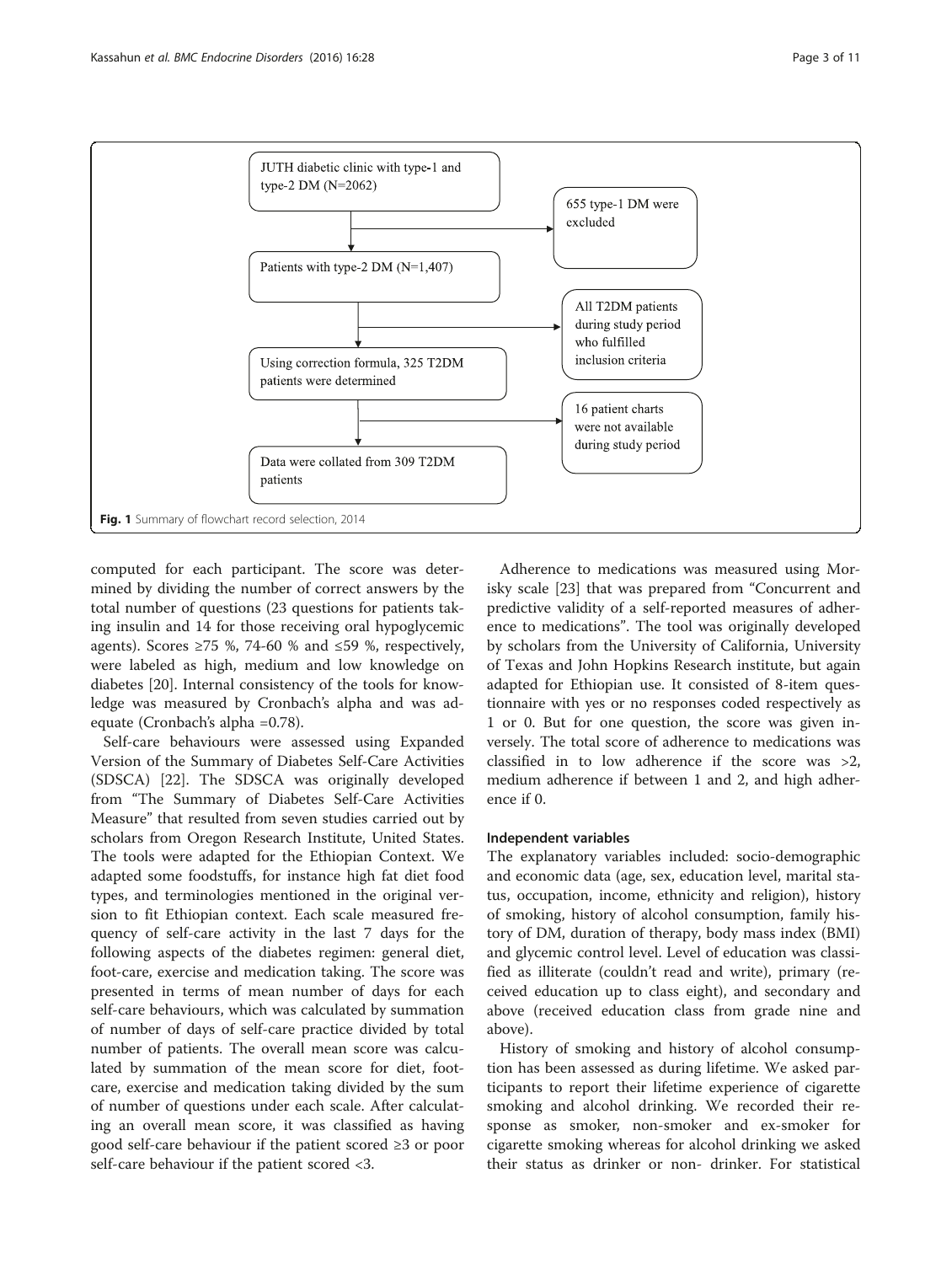analysis, we further aggregated their responses to yes or no binary responses. Family history of DM was measured if any family member (mother or father) had DM. Anthropometric measurements were used to assess the body mass index (BMI). Glycemic level was coded as poor or good. Poor glycemic control was defined if fasting blood glucose (FBG) level was above 130 mg/dl. Patients FBG reading for at least four months were recorded and the mean blood glucose level computed [[24\]](#page-9-0).

## Interviews

Six face-to-face interviews were conducted by six registered nurses and one public health officer to solicit socio-demographic and economic data, medication adherence, diabetic knowledge and self-care behavior of participants. The interviews were conducted in a quiet room at the DM clinic where patients came for follow up checkup. Validated and structured interviewer rater questionnaires were used for data collection. The Morisky medication adherence scale questionnaires was used to solicit participants' adherence to taking medications, whereas Expanded Version of the Summary of Diabetes Self-Care Activities (SDSCA) Self-care behaviours questionnaire were used to assess participants self-care behavior adherence. The Diabetes Knowledge Test (DKT) tool, a 23 multiple-choice question test was used to measure participants' diabetes knowledge. The tools were firstly designed in English and then translated in Amharic and Afan Oromo (local languages), and again back translated into English by experts who had similar experiences (Additional file [1\)](#page-8-0). Questionnaires were pretested with diabetic patients in another nearby hospital at Jimma and necessary modifications were made.

### Statistical analysis

Descriptive statistics included mean, median, standard deviations, and range values for continuous data; percentage and frequency tables for categorical data. We used multinomial logistic regression to analyze factors that were associated with diabetes knowledge and adherence to medications. To assess factors associated with self-care behaviours, binary logistic regression analysis was used. For both multinomial and binary logistic regression analyses, bivariate and multiple regression assessment was conducted to check the existence of crude association and select the candidate variables  $(P < 0.25)$ was considered).

We checked multi-collinearity among selected independent variables via variance inflation factor (VIF) and none was found. P-value < = 0.05 was considered as a cut off point for statistical significance in the final model. Fitness of goodness of the final model was checked by Hosmer and Lemeshow and was found fit.

The Data were summarized using odds ratio (OR) and 95 % confidence interval. The analyses were conducted in Statistical Package for the Social Sciences (SPSS) version 22.0 for mackintosh.

## Results

## Socio-demographic and clinical characteristics of respondents

Three hundred and twenty five (325) DM patients were considered eligible, but 16 were excluded because their charts were not available (Fig. [1](#page-2-0)). In total, 309 (95 %) patients were included in the analysis.

Table 1 shows demographic characteristics of the respondents. Males were over-represented (61.8 %) and almost two fifth (36.9 %) of the respondents represented the age group 51–60 years. Nearly half (46.6 %) of the respondents followed Muslim religion and four out of five (81.2 %) respondents were married. Two fifth

| <b>Table 1</b> Frequency distributions of socio-demographic |  |  |  |
|-------------------------------------------------------------|--|--|--|
| characteristics of T2DM patients on follow up at JUTH, 2014 |  |  |  |

| Socio-demographic<br>characteristics ( $n = 309$ ) | Categories                                            | n (%)                                         |
|----------------------------------------------------|-------------------------------------------------------|-----------------------------------------------|
| Sex                                                | Male                                                  | 189 (61.8)                                    |
|                                                    | Female                                                | 120 (38.2)                                    |
| Age                                                | <40 years<br>40-60 years<br>$>$ = 60 years<br>Missing | 12(3.9)<br>188 (60.8)<br>87 (28.2)<br>22(7.1) |
| Marital status                                     | Married                                               | 251 (81.3)                                    |
|                                                    | Single                                                | 21(6.8)                                       |
|                                                    | Widow/er                                              | 37 (11.9)                                     |
| Ethnicity                                          | Oromo                                                 | 170 (55.0)                                    |
|                                                    | Amhara                                                | 78 (25.2)                                     |
|                                                    | Keficho                                               | 21 (6.8)                                      |
|                                                    | Gurage                                                | 10(3.2)                                       |
|                                                    | Dawero                                                | 8(2.6)                                        |
|                                                    | Yem                                                   | 8(2.6)                                        |
|                                                    | Other <sup>a</sup>                                    | 14(4.5)                                       |
| Religion                                           | Muslim                                                | 144 (46.6)                                    |
|                                                    | Orthodox<br>Protestant<br>Others <sup>b</sup>         | 138 (44.7)<br>23 (7.4)<br>4(1.3)              |
| Level of education                                 | Illiterate<br>Primary<br>$2^0$ and above              | 109 (35.3)<br>112 (36.3)<br>88 (28.4)         |
| Occupation                                         | Employed                                              | 72 (23.3)                                     |
|                                                    | Unemployed                                            | 78 (25.2)                                     |
|                                                    | Merchant                                              | 29 (9.4)                                      |
|                                                    | Farmer                                                | 94 (30.4)                                     |
|                                                    | Daily labor                                           | 36 (11.7)                                     |

<sup>a</sup>Tigre, wolayita, <sup>b</sup>Catholic, Jehovah witness

T2DM type 2 diabetes mellitus, JUTH Jimma University Teaching Hospital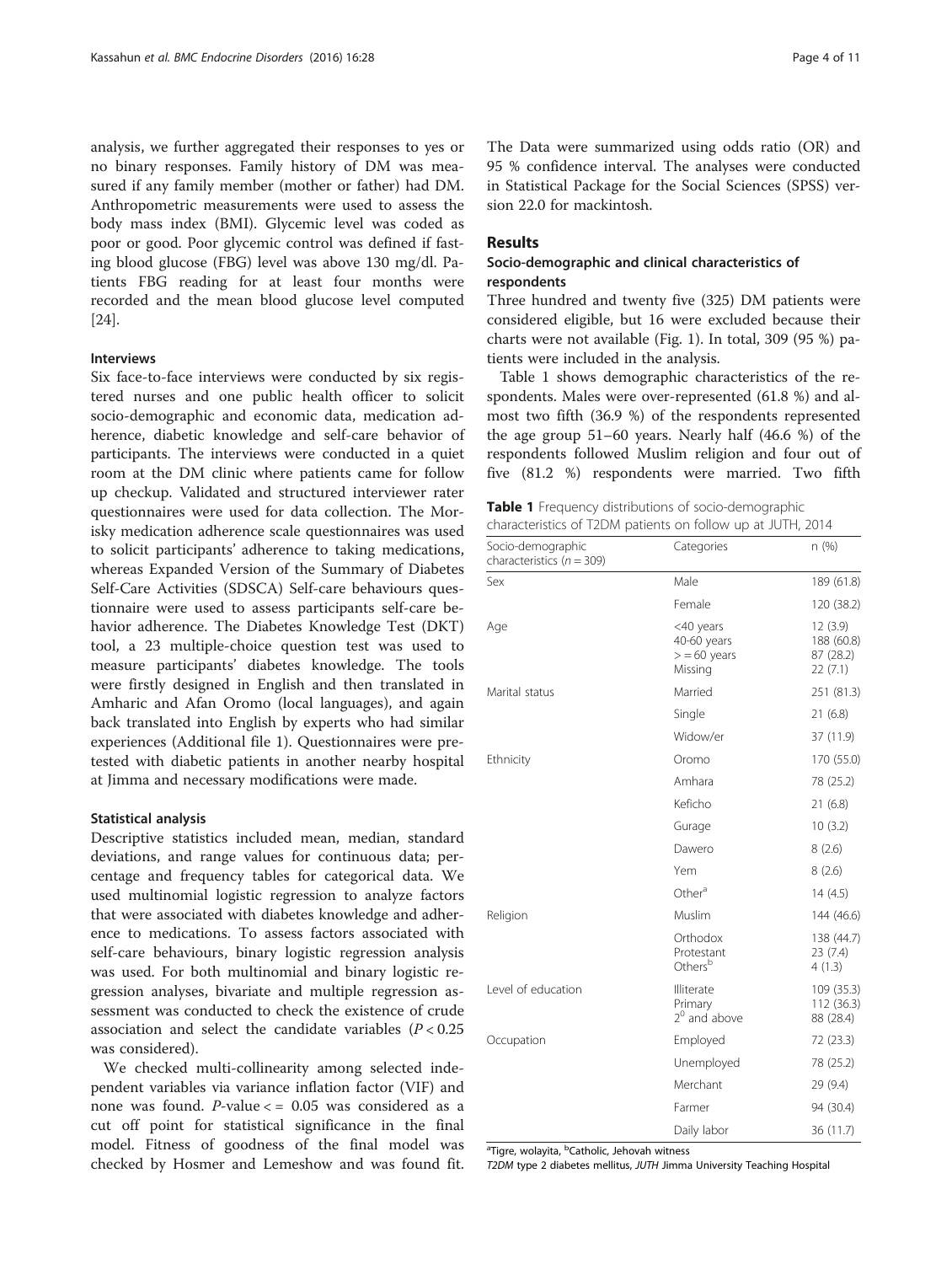(36.2 %) respondents attained grades 1–8, and 30.4 % of respondents were farmers.

#### Level of knowledge on diabetes

Table [2](#page-5-0) shows the distribution of subjects' knowledge of diabetes by demographic and clinical characteristics. Among the patients, 44.9 %, 20.1 % and 34.9 % had low, medium and high level of knowledge of diabetes respectively. For respondents who had low level of knowledge of diabetes, 30.9 % had low adherence to medications, 56.1 % had poor self-care behaviours and 28.1 % had poor glycemic control level. Similarly, among those who had medium knowledge level, 33.9 % had medium adherence to medications level, 41.9 % had poor self-care behaviour and 38.7 % had poor glycemic control. Those respondents who had high knowledge level of DM, 25 % had low level of adherence to medications, 43.5 % had poor self-care behaviour and 25 % had poor glycemic control level.

Table [2](#page-5-0) also presents results of the multinomial logistic regression analysis of factors associated with knowledge of diabetes. High level of knowledge of diabetes was the reference group. Illiterate respondents compared to those who attained higher secondary education were highly likely  $(AOR = 3.1, 95\% CI: 1.03-9.3)$  to have low level of knowledge. The relative probability of having a low level of knowledge among respondents who had BMI below 18 kg/m<sup>2</sup> was significantly higher (AOR = 6.4, 95%CI: 1.2-34.9) than those who had 30 kg/m<sup>2</sup> and above. Duration of DM of less than five  $(5)$  years was associated with both low level of knowledge  $(AOR = 4.2,$ 95%CI: 1.9-9.5) and medium level of knowledge of diabetes (AOR = 9.8, 95%CI: 3.2-30.2).

#### Self-care behaviours toward diabetes

The overall prevalence of poor self-care behaviours toward DM was 49.1 % (95%CI: 43.5-54.7 %). Poor selfcare behaviours was statistically different by level of education, family history of DM, adherence to medications, having glucometer at home and history of alcohol consumption. Table [3](#page-6-0) presents binary logistic regression results of factors independently associated with poor selfcare behaviours.

Respondents with lower educational level were likely to have poor self-care behaviour than those with higher secondary education  $(AOR = 3.1, 95\%CI: 1.7, 5.8)$ . Having previous family history of DM was found to be protective against poor self-care behaviours (AOR = 0.5, 9%CI: 0.3-0.9). Compared to respondents with low level of adherence to medications, those with medium level were 60 % less (AOR = 0.4, 95%CI: 0.3-0.8) likely to have poor self-care behaviours. Interestingly, respondents with glucometers at home were 2.5 times more likely to have poor self-care behaviours than those who did not have  $(AOR = 2.5, 95\% CI: 1.1-5.8)$  glucometers at home. Compared to respondents who did not drink alcohol, those who had history of alcohol consumption were highly likely to have poor self-care behaviours (AOR = 4.6, 95%CI: 1.3-15.7).

### Level of anti-diabetic adherence to medications

Table [4](#page-7-0) presents levels of adherence to medications by demographic and clinical characteristics. Different levels of adherence to medications were as follows: 24.9 % had low, 37.9 % had medium and 37.2 % had high level of adherence to medications. Of respondents with low level of adherence to medications, 55.8 % had low level of knowledge of diabetes, 63.6 % had poor self-care behaviours and 16.9 % had poor glycemic control level. Similarly, among those who had medium level of adherence to medications, 17.9 % had medium level of knowledge on diabetes, 41.9 % had poor self-care behaviours and 21.4 % had poor glycemic control. Those respondents who had high level of adherence to medications, 35.7 % had high level of diabetes knowledge, 53.9 % had good self-care behaviours and 54.8 % had good glycemic control level.

Table [4](#page-7-0) presents results of the multinomial logistic regression analysis of factors associated with adherence to medications. High level of adherence to medications was the reference group. Farmers compared to daily labourers were highly likely  $(AOR = 6.8, 95\% CI: 1.6-28.8)$ to have low level of adherence to medications. Respondents with medium level of knowledge of diabetes were 80 % less (AOR = 0.2, 95%CI: 0.1-0.6) likely to have low level of adherence to medications. The relative probability of having a low level of adherence to medications among respondents who had good glycaemic control level was higher  $(AOR = 3.3, 95\% CI: 1.5-7.2)$  than those who had poor glycaemic control level. The relative probability of having a medium level of adherence to medications among respondents who had BMI between 18 and 25 kg/m<sup>2</sup> was significantly higher  $(AOR = 3.4, 95\% CI:$ 1.2-9.9) than those who had 30  $\text{kg/m}^2$  and above. Good glycaemic control level was significantly associated with medium level of adherence to medications (AOR = 2.8, 95%CI: 1.5-5.3).

## **Discussion**

Diabetes is a chronic condition with many complications, and its management would need sufficient levels of knowledge, self-care behaviours and adherence to medications [[17](#page-9-0), [24\]](#page-9-0). For effective management and in order to have good glycemic control, patients need to have adequate levels of knowledge of diabetes regarding self-care, a concept that can foster adherence to medications, good dietary pattern and physical activity [\[11, 25](#page-9-0)]. Very few studies have addressed the importance of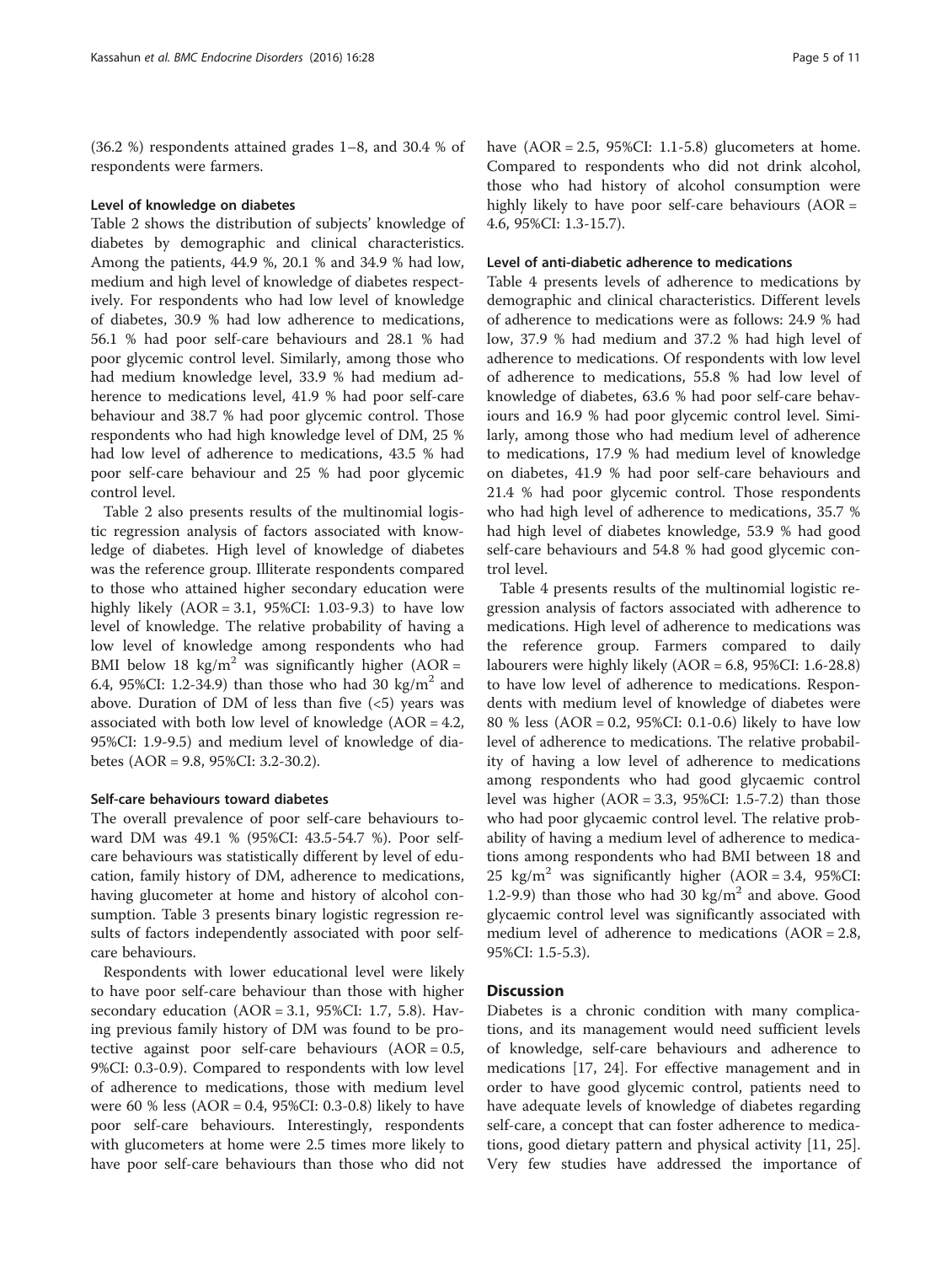| Variable                 |                           | Knowledge, n $(\%)$ $n = 309$ |                                                                      |                      | Low versus High                        |                                                    | Medium versus High  |                          |
|--------------------------|---------------------------|-------------------------------|----------------------------------------------------------------------|----------------------|----------------------------------------|----------------------------------------------------|---------------------|--------------------------|
|                          |                           |                               | Low (n = 139) Medium (n = 62) High (n = 108) COR (95%CI) AOR (95%CI) |                      |                                        |                                                    | COR (95%CI)         | AOR (95%CI)              |
| Sex                      | Male                      | 89 (64)                       | 38 (61.3)                                                            | 62 (57.4)            | $1.3$ (0.8, 2.2)                       |                                                    | $1.2$ (0.6, 2.2)    |                          |
|                          | Female                    | 50 (36)                       | 24 (38.7)                                                            | 46 (42.6)            | 1                                      |                                                    | $\mathbf{1}$        |                          |
| Age                      | <40 years                 | 5(3.8)                        | 2(3.4)                                                               | 5(5.1)               | $0.5$ $(0.1, 1.9)$                     |                                                    | 0.5(0.1, 3.1)       | $\overline{\phantom{0}}$ |
|                          | 40-60 years               | 80(61.1)                      | 39 (66.1)                                                            | 69 (70.4)            | $0.6$ $(0.3, 1.1)$                     |                                                    | $0.8$ $(0.4, 1.6)$  |                          |
|                          | >60 years<br>Missing      | 46 (35.1)<br>8                | 18 (30.5)<br>4                                                       | 24 (24.5)<br>10      | 1                                      |                                                    | $\mathbf{1}$        |                          |
| Marital status           | Married                   | 111 (79.9)                    | 52 (83.9)                                                            | 88 (81.5)            | $1.1$ (0.5, 2.4)                       | 0.9(0.3, 2.3)                                      | $1.2$ (0.5, 3.1)    | $0.7$ $(0.2, 2.4)$       |
|                          | Single                    | 12(8.6)                       | 3(4.8)                                                               | 6(5.5)               | $1.8$ (0.5, 5.9)                       | 1.6(0.4, 7)                                        | 1(0.2, 5.2)         | $0.6$ $(0.1, 3.9)$       |
|                          | Widow/er                  | 16(11.5)                      | 7(11.3)                                                              | 14 (13)              | $\mathbf{1}$                           | 1                                                  | $\mathbf{1}$        | $\mathbf{1}$             |
| Level of Education       | Illiterate                | 60 (43.2)                     | 18 (29)                                                              | 31 (28.7)            |                                        | $2.6$ (1.3, 4.9)* 3.1 (1.03, 9.3)* 0.9 (0.4, 2.04) |                     | $0.4$ $(0.1, 1.7)$       |
|                          | Primary                   | 51 (36.7)                     | 21 (33.9)                                                            | 40 (37)              | $1.6$ (0.9, 3.2)                       | 1.9(0.8, 4.9)                                      | $0.8$ $(0.4, 1.8)$  | $0.4$ $(0.1, 1.3)$       |
|                          | $2^0$ and above 28 (20.1) |                               | 23 (37.1)                                                            | 37 (34.3)            | $\mathbf{1}$                           | $\mathbf{1}$                                       | $\mathbf{1}$        | $\mathbf{1}$             |
| Occupation               | Employed                  | 28 (20.1)                     | 16(25.8)                                                             | 28 (25.9)            | $0.8$ $(0.3, 1.8)$                     | $0.6$ $(0.2, 1.8)$                                 | 2(0.6, 7.1)         | 1.4(0.3, 6.2)            |
|                          | Unemployed                | 31(22.3)                      | 18 (29)                                                              | 29 (26.9)            | $0.8$ $(0.3, 1.9)$                     | 0.5(0.2, 1.4)                                      | $2.1$ (0.6, 7.6)    | 3.3(0.7, 16.1)           |
|                          | Merchant                  | 14(10.1)                      | 6(9.7)                                                               | 9(8.3)               | $1.2$ (0.4, 3.6)                       | $0.7$ $(0.2, 2.7)$                                 | $2.3$ (0.5, 10.6)   | 3.8 (0.7, 22.2)          |
|                          | Farmer                    | 48 (34.5)                     | 18 (29)                                                              | 28 (25.9)            | 1.3 (0.6, 3.09) 0.5 (0.2, 1.6)         |                                                    | $2.3$ (0.6, 7.9)    | $2.4$ (0.5, 12.1)        |
|                          | Daily labor               | 18 (12.9)                     | 4(6.5)                                                               | 14(13)               | $\mathbf{1}$                           | 1                                                  | $\mathbf{1}$        | $\mathbf{1}$             |
| Family/social support    | Yes                       | 85 (61.2)                     | 29 (46.8)                                                            | 61 (56.5)            | 1.2(0.7, 2)                            | 0.9(0.5, 1.7)                                      | $0.6$ $(0.4, 1.3)$  | 0.6(0.3,1.3)             |
|                          | No                        | 54 (38.8)                     | 33 (53.2)                                                            | 47 (43.5)            | $\mathbf{1}$                           | $\mathbf{1}$                                       | $\mathbf{1}$        | $\mathbf{1}$             |
| DM Family history        | Yes                       | 38 (27.3)                     | 9(14.5)                                                              | 29 (26.9)            | $1.03$ $(0.6, 1.8)$ $1.3$ $(0.6, 2.5)$ |                                                    | $0.5$ $(0.2, 1.06)$ | 0.5(0.2, 1.4)            |
|                          | No                        | 101(72.7)                     | 53 (85.5)                                                            | 79 (73.1)            | $\mathbf{1}$                           | 1                                                  | $\mathbf{1}$        | $\mathbf{1}$             |
| Glucometer at home       | Yes                       | 12(8.6)                       | 3(4.8)                                                               | 15 (13.9)            | $0.6$ $(0.3, 1.3)$                     | 0.5(0.2, 1.3)                                      | $0.3$ (0.09, 1.1)   | $0.3$ $(0.07, 1.3)$      |
|                          | No                        | 127 (91.4)                    | 59 (95.2)                                                            | 93 (86.1)            | 1                                      | 1                                                  | $\mathbf{1}$        | 1                        |
| Cigarette smoking        | Yes                       | 10(7.2)                       | 5(8.1)                                                               | 7(6.5)               | $1.1$ (0.4, 3)                         |                                                    | $1.2$ (0.4, 4)      |                          |
|                          | No                        | 129 (92.8)                    | 57 (91.9)                                                            | 101 (93.5)           | $\mathbf{1}$                           |                                                    | $\mathbf{1}$        |                          |
| Alcohol drinking         | Yes<br>No                 | 7(5)<br>132 (95)              | 3(4.8)<br>59 (95.2)                                                  | 7(6.5)<br>101 (93.5) | $0.8$ $(0.3, 2.2)$<br>1.               |                                                    | 0.7(0.2, 2.9)       | i,                       |
| Khat chewing status      | Yes                       | 32 (23)                       | 19 (30.6)                                                            | 26 (24.1)            | $0.9$ $(0.5, 1.7)$                     |                                                    | $1.4$ (0.7, 2.8)    | $\frac{1}{2}$            |
|                          | No                        | 107(77)                       | 43 (69.4)                                                            | 82 (75.9)            | 1                                      |                                                    | $\mathbf{1}$        |                          |
| BMI in Kg/m <sup>2</sup> | < 18                      | 11(7.9)                       | 3(4.8)                                                               | 3(2.8)               | $6.9(1.5, 32)^{*}$                     | $6.4$ (1.2, 34.9)* 2.5 (0.4, 16)                   |                     | 3.5(0.4, 30.1)           |
|                          | 18-25                     | 78 (56.1)                     | 33 (53.2)                                                            | 50 (46.3)            | $2.9$ (1.2, 7.4)*                      | 2.5(0.9, 7)                                        | $1.6$ (0.6, 4.7)    | $2.6$ (0.8, 8.9)         |
|                          | $25 - 30$                 | 42 (30.2)                     | 20 (32.3)                                                            | 40 (37)              | 1.9(0.8, 5.2)                          | $2.4$ (0.8, 6.9)                                   | 1.3(0.4, 3.7)       | 2.09(0.6, 7.4)           |
|                          | > 30                      | 8(5.8)                        | 6(9.7)                                                               | 15 (13.9)            | $\mathbf{1}$                           | $\mathbf{1}$                                       | $\mathbf{1}$        | $\mathbf{1}$             |
| Self-care behaviour      | Good                      | 61 (43.9)                     | 36 (58.1)                                                            | 61(56.5)             | $0.6$ $(0.3, 1)$                       | $0.5$ (0.3, 0.9)*                                  | $1.1$ (0.6, 2)      | $0.9$ $(0.4, 2.09)$      |
|                          | Poor                      | 78 (56.1)                     | 26 (41.9)                                                            | 47 (43.5)            | $\mathbf{1}$                           | $\mathbf{1}$                                       | $\mathbf{1}$        | $\mathbf{1}$             |
| Duration of DM in year   | $<$ 5                     | 73 (52.5)                     | 41(66.1)                                                             | 31(28.7)             |                                        | 4.7 (2.3, 9.5)* 4.2 (1.9, 9.5)*                    | 9.5 $(3.3, 27.1)^*$ | $9.8$ (3.2, 30.2)*       |
|                          | $5 - 10$                  | 48 (34.5)                     | 16 (25.8)                                                            | 41 (38)              | $2.3$ (1.2, 4.7)* 1.8 (0.8, 3.9)       |                                                    | 2.8(0.9, 8.4)       | $2.5$ (0.8, 8.1)         |
|                          | >10                       | 18(13)                        | 5(8.1)                                                               | 36 (33.3)            | 1                                      | 1                                                  | $\mathbf{1}$        | $\mathbf{1}$             |
| Glycemic control level   | Good                      | 100 (71.9)                    | 38 (61.3)                                                            | 81 (75)              | 1.2(0.7, 2)                            |                                                    | 1.9(0.9, 3.7)       | $0.9$ $(0.4, 2.09)$      |
|                          | Poor                      | 39 (28.1)                     | 24 (38.7)                                                            | 27(25)               | $\mathbf{1}$                           |                                                    | $\mathbf{1}$        | 1                        |

<span id="page-5-0"></span>Table 2 Multinomial logistic regression analyses findings of factors associated with knowledge on diabetes among T2DM patients JUTH, 2014

\* Statistically significant at  $P$ -value  $\lt$  = 0.05

T2DM type 2 diabetes Mellitus, JUTH Jimma University Teaching Hospital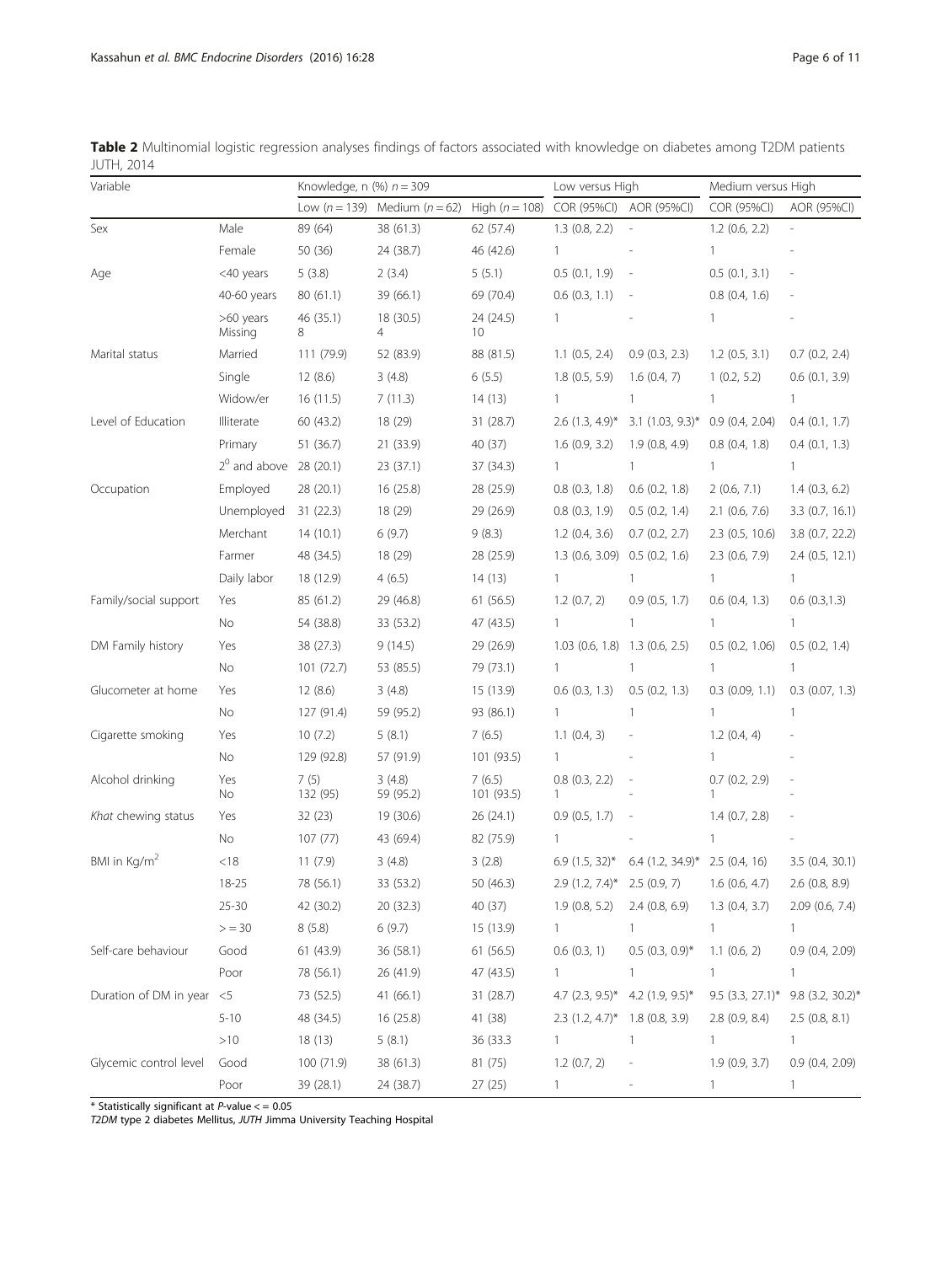<span id="page-6-0"></span>Table 3 Factors independently associated with poor self-care behaviours among T2DM patients JUTH, 2014

| Variables                   | Self-care behaviour ( $n = 309$ ) |            |                 | COR (95%CI)        | AOR (95 %           |  |
|-----------------------------|-----------------------------------|------------|-----------------|--------------------|---------------------|--|
|                             |                                   | Good n (%) | Poor $n$ $(\%)$ |                    | CI)                 |  |
| Education                   | <b>Illiterate</b>                 | 18 (20.7)  | 69 (79.3)       | 2.7(1.5, 4.9)      | $3.1(1.7, 5.8)^*$   |  |
|                             | Primary                           | 10(45.5)   | 12 (54.5)       | 1.8(1, 3.1)        | $1.9(1.1, 3.6)^{*}$ |  |
|                             | $2^0$ and above                   | 31(27.7)   | 81 (72.3)       |                    |                     |  |
| Family history              | Yes                               | 31 (19.7)  | 45 (29.6)       | 0.5(0.3, 0.9)      | $0.5$ (0.3, 0.9)*   |  |
|                             | No.                               | 126 (80.3) | 107 (70.4)      |                    |                     |  |
| Adherence to medications    | High                              | 62 (53.9)  | 53 (46.1)       | 0.5(0.3, 0.9)      | $0.6$ $(0.3, 1.1)$  |  |
|                             | <b>Medium</b>                     | 68 (58.1)  | 49 (41.9)       | $0.4$ $(0.2, 0.7)$ | $0.4$ (0.3, 0.8)*   |  |
|                             | Low                               | 28 (36.4)  | 49 (63.6)       |                    |                     |  |
| Have glucometer at home     | Yes                               | 12 (40)    | 18 (60)         | 1.7(0.8, 3.6)      | $2.5$ (1.1, 5.8)*   |  |
|                             | No.                               | 146 (52.3) | 133 (47.7)      |                    |                     |  |
| History of alcohol drinking | Yes                               | 4(23.5)    | 13 (76.5)       | 3.6(1.2, 11.4)     | 4.6 $(1.3, 15.7)^*$ |  |
|                             | No.                               | 154 (52.7) | 138 (47.3)      |                    |                     |  |

\* Statistically significant at  $P$ -value  $\lt$  = 0.05

T2DM, type 2 diabetes Mellitus, JUTH Jimma University Teaching Hospital

knowledge, self-care behaviours and adherence to medications among diabetic patients in resource poor countries including Ethiopia [\[8](#page-9-0), [15](#page-9-0)].

The findings of the current study conform with results from Asian and African studies that have revealed low level of knowledge of diabetes among participants, who also demonstrated to have poor self-care behaviours and poor adherence to medications [[14, 16, 26](#page-9-0)–[28](#page-9-0)]. However, studies from elsewhere have also reported contrasting findings [[25, 29\]](#page-9-0). We argue that, these differences in findings could be due to differences in study populations as wells as the type of tools used to measures these outcomes. Consistent with the current study's findings, knowledge has a significant effect on self-care behaviours and adherence to medications [[30, 31](#page-9-0)]. As such, these findings inform of the necessity to have consistent diabetic education to address issues related to self-care behaviours and adherence to medications as both are the most cost effective management strategies for DM complications [[32](#page-9-0)]. As the diabetic education alone would not be sufficient for sustained control, comprehensive and effective strategies comprising actions to enforce self-care behaviours such as good dietary patterns, regular physical activity, self-glycemic control and foot care [[33\]](#page-9-0) should be designed.

Respondents aged between 40 and 60 years were less likely to have low knowledge level than those in age group older than 60 years. This indicates that older people were at a higher risk and thus there would be a need to develop targeted programs to address inequity that existed between age groups. A significant difference in low level of knowledge of diabetes was observed among illiterates than those who attained higher secondary education. This is not surprising as knowledge is

gained through education. This finding was consistent with other studies from United Arab Emirates (UAE) [[16\]](#page-9-0) and Bangladesh [[14](#page-9-0)]. Lower education status could end up with low self-management behaviours, lower self-efficacy and lower continuity of care. Thus, as recommendations, measures to improve literacy level would be cost effective to reduce diabetic morbidity and mortality [\[12, 34](#page-9-0)]. Lower BMI and short duration of diabetes (less than five years) were significantly associated with level of knowledge and this was supported by findings from Nigeria [\[35](#page-10-0)] to UAE [[16\]](#page-9-0).

Almost half (49.1 %) of the respondents had poor selfcare behaviours toward DM. Although these figures are lower than the previously reported elsewhere including in North Ethiopia (59 %) [\[15](#page-9-0)], East Ethiopia (60.8 %) [[31\]](#page-9-0) and Kenya (63.2 %), [[28\]](#page-9-0), the magnitude of diabetes in the current study society still denotes diabetes as a significant public health problem. The hypothesise that this variation could be due to the types instruments used in different studies or duration of patients on treatment. It well known that a well instituted diabetes self-care plan lowers glycosylated hemoglobin levels- an indicator that can be used to monitor diabetes [[36](#page-10-0)].

Lower educational level and poor adherence to medications were among the predictors of poor self-care behaviours. This is similar to findings of the previous studies [\[31](#page-9-0), [37](#page-10-0), [38](#page-10-0)], and shows how diabetes education and its application is indispensable for diabetic management [\[32, 33](#page-9-0)]. Having family history of DM was found to be protective against poor self-care behaviours, a finding which is not dissimilar with findings of the previous studies [\[25,](#page-9-0) [39, 40\]](#page-10-0). It would be plausible to argue that diabetic patients would share their knowledge, and experiences with families members [\[25\]](#page-9-0), information that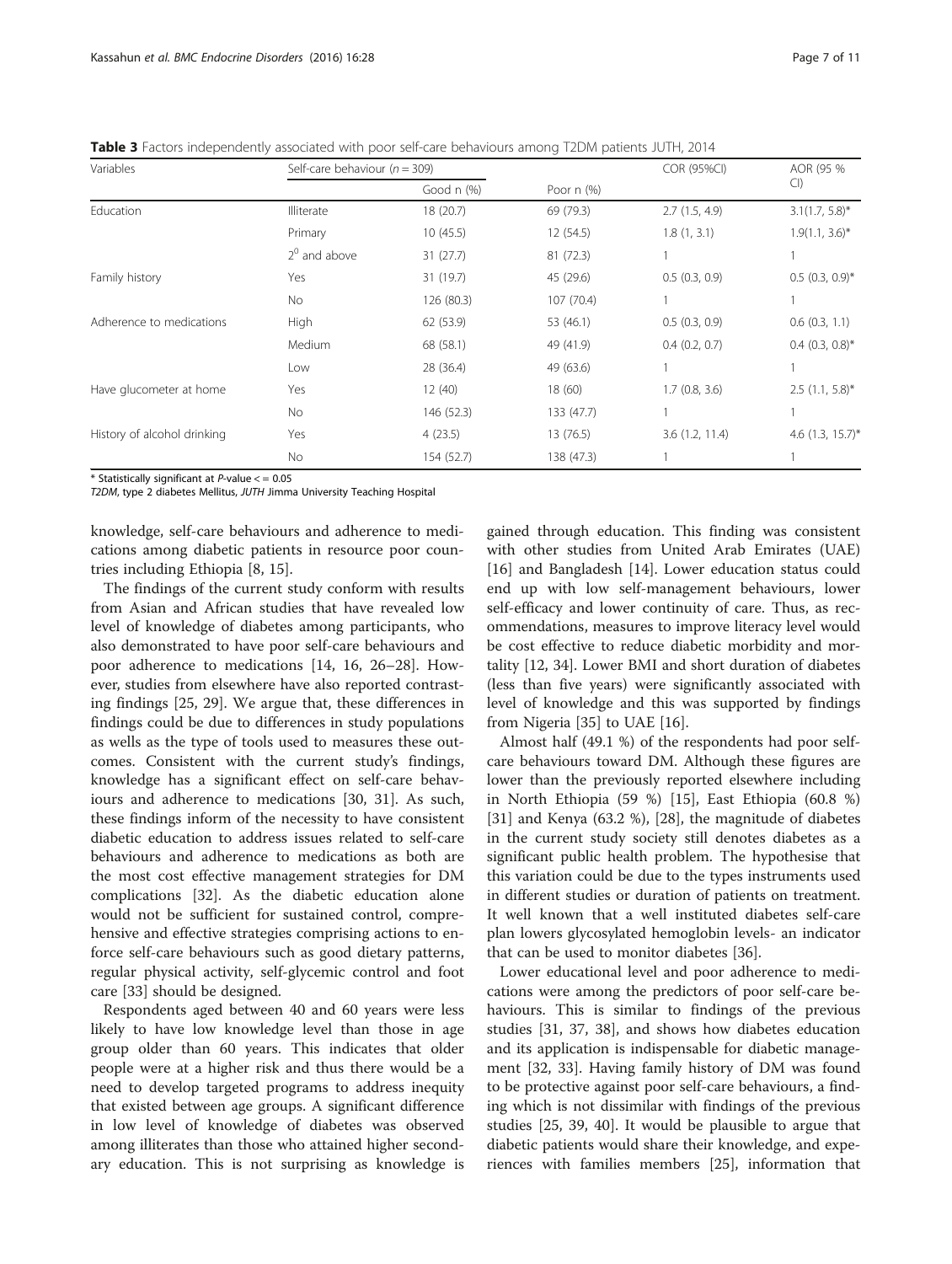<span id="page-7-0"></span>

| Table 4 Multinomial logistic regression analyses findings of factors associated with adherence to medications among T2DM patients |  |  |  |  |  |
|-----------------------------------------------------------------------------------------------------------------------------------|--|--|--|--|--|
| <b>JUTH, 2014</b>                                                                                                                 |  |  |  |  |  |

| Variable                 |                      | Adherence to medications, n (%) |                        |                        | Low versus High                       |                                       | Medium versus High                     |                                     |
|--------------------------|----------------------|---------------------------------|------------------------|------------------------|---------------------------------------|---------------------------------------|----------------------------------------|-------------------------------------|
|                          |                      | Low<br>$(n = 77)$               | Medium<br>$(n = 117)$  | High<br>$(n = 115)$    | COR (95%CI)                           | AOR (95%CI)                           | COR (95%CI)                            | AOR (95%CI)                         |
| Sex                      | Male                 | 52 (67.5)                       | 70 (59.8)              | 67 (58.3)              | $1.5$ (0.8, 2.7)                      | 1.5(0.6, 3.8)                         | $1.1$ (0.6, 1.8)                       | 1.5(0.7, 3.4)                       |
|                          | Female               | 25 (32.5)                       | 47 (40.2)              | 48 (41.7)              | $\mathbf{1}$                          | 1                                     | $\mathbf{1}$                           | $\mathbf{1}$                        |
| Age                      | <40 years            | 3(4.1)                          | 7(6.4)                 | 2(1.9)                 | $1.8$ (0.3, 11.7)                     |                                       | 4.6 (0.9, 23.9)                        | $\overline{\phantom{a}}$            |
|                          | 40-60 years          | 42 (57.5)                       | 77 (70)                | 69 (65.7)              | $0.7$ $(0.4, 1.4)$                    |                                       | $1.5$ (0.8, 2.7)                       |                                     |
|                          | >60 years<br>Missing | 28 (38.4)<br>4                  | 26 (23.6)<br>7         | 34 (32.4)<br>10        | $\mathbf{1}$                          |                                       | 1                                      |                                     |
| Marital status           | Married              | 66 (85.7)                       | 95 (81.2)              | 90 (78.3)              | $1.7$ (0.6, 4.3)                      |                                       | $1.2$ (0.6, 2.6)                       |                                     |
|                          | Single               | 4(5.2)                          | 8(6.8)                 | 9(7.8)                 | $1.02$ $(0.2, 4.4)$                   |                                       | $1.02$ $(0.3, 3.4)$                    |                                     |
|                          | Widow/er             | 7(9.1)                          | 14 (12)                | 16 (13.9)              | $\mathbf{1}$                          |                                       | $\mathbf{1}$                           |                                     |
| Level of Education       | Illiterate           | 29 (37.7)                       | 47 (40.2)              | 33 (28.7)              | 1.9(0.9, 4.1)                         | $2.03$ (0.6, 6.8)                     | 1.9(0.9, 3.6)                          | $1.01$ $(0.4, 2.9)$                 |
|                          | Primary              | 30 (39)                         | 40 (34.2)              | 42 (36.5)              | $1.6$ (0.8, 3.3)                      | $1.3$ (0.5, 3.8)                      | 1.3(0.7, 3.3)                          | $0.7$ $(0.3, 1.7)$                  |
|                          | $2^0$ and above      | 18 (23.3)                       | 30 (25.6)              | 40 (34.8)              | $\mathbf{1}$                          | $\mathbf{1}$                          | $\mathbf{1}$                           | $\mathbf{1}$                        |
| Occupation               | Employed             | 20(26)                          | 25 (21.4)              | 27(23.5)               | $2.3$ (0.8, 6.5)                      | 2.9(0.9, 9.7)                         | 2.9 (1.06, 7.9)*                       | $3.1$ (1.01, 9.7)*                  |
|                          | Unemployed           | 15 (19.5)                       | 33 (28.2)              | 30(26.1)               | $1.6$ (0.6, 4.5)                      | $2.7$ (0.7, 10.8)                     | $3.5$ (1.3, 9.3)*                      | 8.2 (2.2, 30.4)*                    |
|                          | Merchant             | 13 (16.9)                       | 9(7.7)                 | 7(6.1)                 | 5.8 $(1.7, 20.4)^*$                   | 6.8 $(1.6, 28.8)^*$                   | $4(1.09, 14.9)^{*}$                    | 5.3 (1.2, 22.8)*                    |
|                          | Farmer               | 22 (28.6)                       | 43 (36.7)              | 29 (25.2)              | $2.4$ (0.9, 6.6)                      | $1.6$ (0.4, 5.8)                      | 4.7 (1.8, 12.3)*                       | 3.8 $(1.1, 12.8)^*$                 |
|                          | Daily labor          | 7(9)                            | 7(6)                   | 22 (19.1)              | $\mathbf{1}$                          | 1                                     | $\mathbf{1}$                           | $\mathbf{1}$                        |
| Family/social support    | Yes                  | 46 (59.7)                       | 69 (59)                | 60 (52.2)              | $1.4$ (0.8, 2.4)                      |                                       | $1.3$ (0.8, 2.2)                       |                                     |
|                          | No                   | 31 (40.3)                       | 48 (41)                | 55 (47.8)              | $\mathbf{1}$                          |                                       | $\mathbf{1}$                           |                                     |
| DM Family history        | Yes                  | 18 (23.4)                       | 34 (29.1)              | 24 (20.9)              | $1.2$ (0.6, 2.3)                      | $1.1$ (0.5, 2.6)                      | $1.6$ (0.9, 2.8)                       | $1.6$ (0.8, 3.2)                    |
|                          | No                   | 59 (76.6)                       | 83 (70.9)              | 91 (79.1)              | $\mathbf{1}$                          | 1                                     | 1                                      | $\mathbf{1}$                        |
| Glucometer at home       | Yes                  | 8(10.4)                         | 13(11.1)               | 9(7.8)                 | $1.4$ (0.5, 3.7)                      |                                       | $1.4$ (0.6, 3.6)                       |                                     |
|                          | No                   | 69 (89.6)                       | 104 (88.9)             | 106 (92.2)             | $\mathbf{1}$                          |                                       | $\mathbf{1}$                           |                                     |
| Cigarette smoking        | Yes                  | 10(13)                          | 4(3.4)                 | 8(7)                   | 1.9(0.8, 5.3)                         | $2.3$ (0.6, 8.6)                      | $0.5$ $(0.1, 1.6)$                     | $0.4$ $(0.1, 1.6)$                  |
|                          | No                   | 67 (87)                         | 113 (96.6)             | 107 (93)               | $\mathbf{1}$                          | $\mathbf{1}$                          | $\mathbf{1}$                           | $\mathbf{1}$                        |
| Alcohol drinking         | Yes<br>No            | 8(10.4)<br>69 (89.6)            | 5(4.3)<br>112 (95.7)   | 4(3.5)<br>111 (96.5)   | $3.2$ (0.9, 11.1)<br>$\mathbf{1}$     | $2.1$ (0.5, 9.2)<br>1                 | $1.2$ (0.3, 4.7)<br>1                  | 1.8(0.4, 7.9)<br>$\mathbf{1}$       |
| Khat chewing status      | Yes                  | 18 (23.4)                       | 38 (32.5)              | 21(18.3)               | $1.4$ (0.7, 2.8)                      | $0.8$ $(0.4, 2.1)$                    | $2.2$ (1.2, 3.9)*                      | 1.9(0.9, 3.9)                       |
|                          | No                   | 59 (76.6)                       | 79 (67.5)              | 94 (81.7)              | $\mathbf{1}$                          | $\mathbf{1}$                          | $\mathbf{1}$                           | $\mathbf{1}$                        |
| BMI in Kg/m <sup>2</sup> | < 18                 | 7(9.1)                          | 6(5.1)                 | 4(3.5)                 | 5.6 (1.2, 27.4)*                      | 4.9 (0.8, 31)                         | 3 (0.7, 13.8)                          | $2.9$ (0.6, 16.3)                   |
|                          | 18-25                | 46 (59.7)                       | 69 (59)                | 46 (40)                | $3.2$ (1.1, 9.5)*                     | $2.6$ (0.7, 9.1)                      | $3(1.2, 7.6)^*$                        | $3.4$ (1.2, 9.9)*                   |
|                          | 25-30                | 19 (24.7)                       | 34 (29.1)              | 49 (42.6)              | 1.2(0.4, 3.9)                         | $1.3$ (0.3, 4.6)                      | $1.4$ (0.5, 3.6)                       | 1.7(0.6, 4.9)                       |
|                          | > 30                 | 5(6.5)                          | 8(6.8)                 | 16 (13.9)              | $\mathbf{1}$                          | $\mathbf{1}$                          | $\mathbf{1}$                           | $\mathbf{1}$                        |
| Knowledge                | High<br>Medium       | 27 (35.1)<br>7(9.1)             | 40 (34.2)<br>21 (17.9) | 41 (35.7)<br>34 (29.6) | $1.6$ (0.9, 3.1)<br>$0.3$ (0.1, 0.8)* | $1.1$ (0.5, 2.4)<br>$0.2$ (0.1, 0.6)* | $1.4$ (0.8, 2.6)<br>$0.6$ $(0.3, 1.3)$ | 1.4(0.7, 2.9)<br>$0.5$ $(0.2, 1.2)$ |
| Self-care                | Low                  | 43 (55.8)                       | 56 (47.9)              | 40 (34.8)              | $\mathbf{1}$                          | $\mathbf{1}$                          | $\mathbf{1}$                           | $\mathbf{1}$                        |
|                          | Good                 | 28 (36.4)                       | 68 (58.1)              | 62 (53.9)              | $0.5$ (0.3, 0.9)*                     | $0.7$ $(0.3, 1.3)$                    | $1.2$ (0.7, 1.9)                       | 1.7(0.9, 3.1)                       |
|                          | Poor                 | 49 (63.6)                       | 49 (41.9)              | 53 (46.1)              | $\mathbf{1}$                          | 1                                     | $\mathbf{1}$                           | $\mathbf{1}$                        |
| Duration of DM in year   | $<$ 5                | 43 (55.8)                       | 54 (46.2)              | 48 (41.7)              | 1.7(0.8, 3.7)                         | $2.1$ (0.8, 5.6)                      | 1.2(0.6, 2.5)                          | $1.02$ (0.4, 2.4)                   |
|                          | $5 - 10$             | 21(27.3)                        | 41 (35)                | 43 (37.4)              | 0.9(0.4, 2.2)                         | 0.9(0.4, 2.5)                         | 1.04(0.5, 2.1)                         | $1.01$ $(0.4, 2.3)$                 |
|                          | $>10$                | 13 (16.9)                       | 22 (18.8)              | 24 (20.9)              | $\mathbf{1}$                          | $\mathbf{1}$                          | $\mathbf{1}$                           | $\mathbf{1}$                        |
| Glycemic control level   | Good                 | 64 (83.1)                       | 92 (78.6)              | 63 (54.8)              | 4.1 $(2.02, 8.2)^*$                   | 3.3 $(1.5, 7.2)^*$                    | $3.04$ (1.7, 5.4)*                     | $2.8$ (1.5, 5.3)*                   |
|                          | Poor                 | 13 (16.9)                       | 25 (21.4)              | 52 (45.2)              | $\mathbf{1}$                          | $\mathbf{1}$                          | $\mathbf{1}$                           | $\mathbf{1}$                        |

T2DM type 2 diabetes mellitus, JUTH Jimma University Teaching Hospital, COR crude odds ratio, AOR adjusted odds ratio \*Statistically significant at  $P$ -value  $\lt$  = 0.05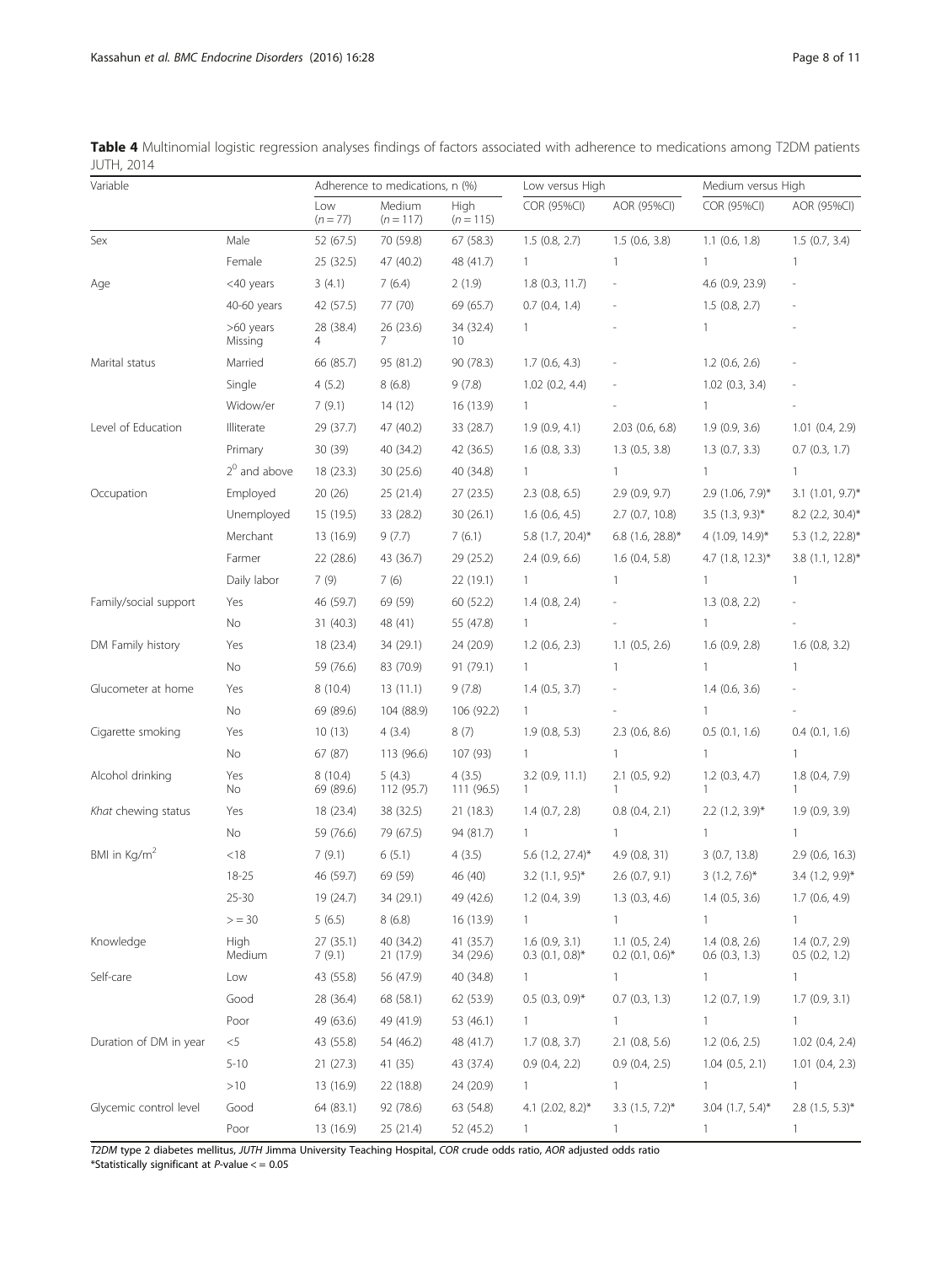<span id="page-8-0"></span>could be used by the newly diagnosed members to improve their conditions through effective self-care behaviours.

The current study also revealed that respondents who had glucometer at home were 2.5 times more likely to have poor self-care behaviours than those who did not. This could be due to the fact that the majority (nearly 90 %) of the respondents had not been counseled on how to measure self-glucose level using glucometer. Besides, more than 90 % of respondents did not Self-Monitoring Blood Glucose (SMBG) service at home either due to lack of knowledge or scarcity of consumables. Consistent with findings from California [[41](#page-10-0)] to United Kingdom [[42](#page-10-0)], the relative probability of having poor self-care behaviours among respondents who had history of alcohol drinking was also significantly higher than those who did not drink. This is a clue for the inclusion of brief interventions strategy for alcohol in diabetes care.

This study reported that one fourth and two fifth of the respondents had low and medium level of adherence to diabetic medications respectively, the findings which were lower than a study from France [\[10](#page-9-0)]. The differences could be explained due to financial problem, management of side effect of the drugs, health care providers' approach during diabetic education and counseling, and general quality of care for diabetic services in Ethiopia [[8\]](#page-9-0). Furthermore, individuals with low socioeconomic status have limited access to education, information and transportation, which are necessary drivers to required necessary services including medications.

In the current study, farmers compared to daily labours were high likely to have lower level of adherence to medications. This could be related with level of education as it was obvious that the majority of the farmers in this study were illiterate compared to daily labourers. In addition, other plausible factors including poor access to health care and allocating less time for self-care management could be barriers to adherence to medications. In contrast to other studies, [[13,](#page-9-0) [43](#page-10-0)–[45\]](#page-10-0), findings from this study revealed that good glycaemic control level was significantly associated with low and medium level of adherence to medications. We hypothesise that these findings could be related to protection provided by participants life styles including being laborers where they would endure significant incidental physical activity and having dietary patterns that are plant based. However, these findings need further exploration.

This study had several limitations which were worth noting. The institutional based nature of the study might not infer for other diabetic patients. Similarly, the nature of cross-sectional study design does not indicate temporal relationship or causality. Self-report of adherence to medications could also be affected by recall bias.

Moreover, selection bias could also have been introduced because patients who are under regular follow-up by the university clinic are likely to be receiving better care and support than those in the lower level clinics. We were unable to use HbA1c, a more accurate than FBG measurement to evaluate glycemic control due to inaccessibility and high cost of the measurement in our country. It is not routinely done as part of the standard care in the study hospital. This limitation is not only affecting our study, but also is a significant challenge for diabetes control in the country as a whole without access to Hb1Ac measurement. Finally, a psychometric study for the three tools: The Diabetes Knowledge Test (DKT), Expanded Version of the Summary of Diabetes Self-Care Activities (SDSCA) and Morisky scale was not conducted.

#### Conclusion

In summary, the findings from the current study revealed that a significant number of diabetic patients had low level of knowledge, poor self-care behaviours and low level of adherence to medications. These findings suggest the need to work on integrated interventional management on diabetic knowledge, self-care behaviours and adherence to medications. Education, awareness creation and implementation of good self-care behaviours could be improved as cross cutting interventions. We recommend the inclusion of brief interventions strategy for alcohol in diabetes care. It has been reported that brief interventions to reduce at-risk drinking has the potential to improve diabetic medication adherence and treatment outcome [\[46\]](#page-10-0). We also recommend further population based research to explore specific factors such as the association found in this study that indicated that low level of adherence to medications was associated with good control of glycaemia. Where possible, psychometric studies should be conducted as tools to assess diabetic knowledge, self-care behavior and medication adherence.

## Additional file

[Additional file 1:](dx.doi.org/10.1186/s12902-016-0114-x) Tools for assessing diabetes related knowledge, selfcare behaviours and adherence to medications among diabetic patients in Southwest Ethiopia, 2014. (DOCX 110 kb)

#### Abbreviations

BMI, body mass index; DM, diabetes mellitus; DKT, diabetes knowledge test; FBG, fasting blood glucose; HbA1c, glycosylated hemoglobin; IDFA, International Diabetes Federation Atlas; JUTH, Jimma University Teaching Hospital; OHA, oral hypoglycemic agent; SMBG, self-monitoring blood glucose; SDSCA, summary of diabetes self-care activities; T2DM, type-2 diabetes mellitus

#### Acknowledgments

The authors are grateful to the respondents and data collectors. This research was funded by Jimma University.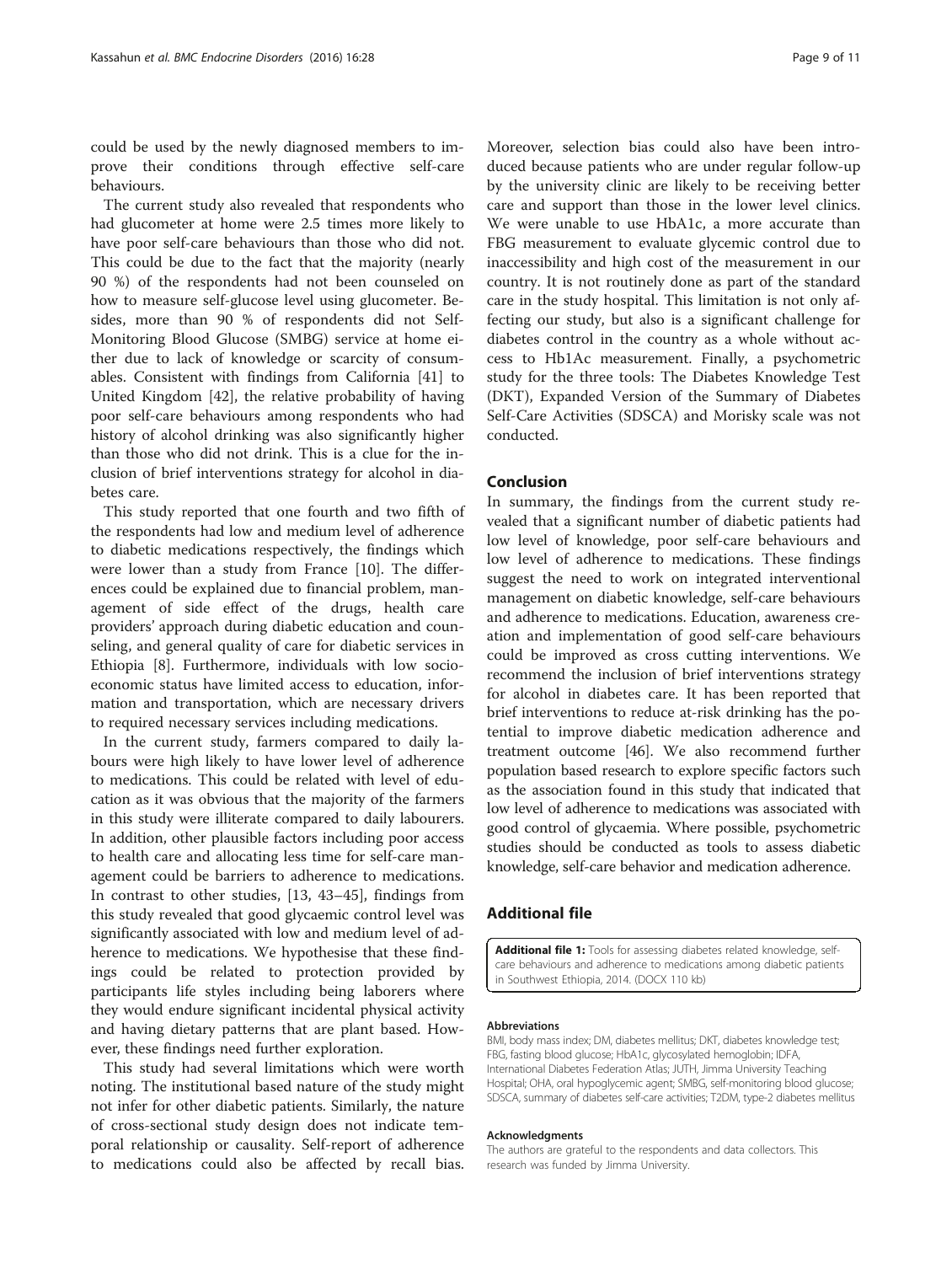#### <span id="page-9-0"></span>Funding

This research was funded by Jimma University and was received by Hailay Gesesew. The funders had no role in study design, data collection and analysis, decision to publish, or preparation of the manuscript.

#### Availability of data and materials

The dataset supporting the conclusions of this article is included within the article.

#### Authors' contributions

TK involved in designing of the study, data collection, data analysis, drafting and critically reviewing the manuscript. Likewise, HG, LM and TE involved in designing of the study, analysis of the data and critically reviewing the manuscript. All authors read and approved the final manuscript.

#### Authors' information

TK is a clinical pharmacist in Dilchora Hospital of Ethiopia. HG is a lecturer of Epidemiology in college of Health Sciences of Jimma University and PhD fellow in Flinders University. LM is a senior lecturer and course coordinator in Faculty of Medicine, Nursing and Health Sciences at Flinders University. TE is associate professor of Clinical Pharmacy in college of Health Sciences of Jimma University. All authors are currently staff members in their respective department.

#### Competing interests

The authors declare that they have no competing interest.

#### Consent for publication

Not Applicable.

#### Ethics approval and consent

Informed consent was obtained from study participants before the commencement of each interview, and no personal identification was registered. There was no any financial compensation or provision for the study participants. The permission to conduct the study was obtained from JUTH and the study was approved by institutional review board (IRB) of college of health sciences at Jimma University, Southwest Ethiopia.

#### Author details

<sup>1</sup>Dilchora Hospital, Diredawa, East Ethiopia. <sup>2</sup>Department of Epidemiology, College of Health Sciences, Jimma University, Jimma, Ethiopia. <sup>3</sup>Discipline of Public Health, Faculty of Medicine, Nursing and Health Sciences, Flinders University, Adelaide, Australia. <sup>4</sup>Department of Clinical Pharmacy, College of Health Sciences, Jimma University, Jimma, Ethiopia.

#### Received: 7 January 2016 Accepted: 26 May 2016 Published online: 31 May 2016

#### References

- 1. Aschner P, Beck-Nielsen H, Bennett P, Boulton A, Colagiuri R. Diabetes and impaired glucose tolerance. 5th ed. Brussels: IDF Diabetes Atlas; 2012.
- 2. IDF. Diabetes and impaired glucose tolerance. 6th ed. Brussels: Diabetes Atlas; 2013.
- 3. Harries AD, Satyanarayana S, Kumar AM, Nagaraja SB, Isaakidis P, Malhotra S, Achanta S, Naik B, Wilson N, Zachariah R, et al. Epidemiology and interaction of diabetes mellitus and tuberculosis and challenges for care: a review. Public health action. 2013;3 Suppl 1:S3–9.
- 4. Whiting DR, Guariguata L, Weil C, Shaw J. IDF diabetes atlas: global estimates of the prevalence of diabetes for 2011 and 2030. Diabetes Res Clin Pract. 2011;94(3):311–21.
- 5. Wandell PE. Quality of life of patients with diabetes mellitus. An overview of research in primary health care in the Nordic countries. Scand J Prim Health Care. 2005;23(2):68–74.
- 6. Katz ML, Laffel LM, Perrin JM, Kuhlthau K. Impact of type 1 diabetes mellitus on the family is reduced with the medical home, care coordination, and family-centered care. J Pediatr. 2012;160(5):861–7.
- 7. Bonow RO, Gheorghiade M. The diabetes epidemic: a national and global crisis. Am J Med. 2004;116(Suppl 5A):2s–10.
- Wabe NT, Angamo MT, Hussein S. Medication adherence in diabetes mellitus and self management practices among type-2 diabetics in Ethiopia. N Am J Med Sci. 2011;3(9):418–23.
- 9. WHO. World Health Organization. Global health risks: mortality and burden of disease attributable to selected major risks. Geneva; 2009.
- 10. Tiv M, Viel J-F, Mauny F, Eschwege E, Weill A, Fournier C, Fagot-Campagna A, Penfornis A. Medication adherence in type 2 diabetes: the entred study 2007, a French population-based study. PLoS One. 2012;7(3):e32412.
- 11. Gautam A, Bhatta DN, Aryal UR. Diabetes related health knowledge, attitude and practice among diabetic patients in Nepal. BMC Endocr Disord. 2015;15:25.
- 12. Rani PK, Raman R, Subramani S, Perumal G, Kumaramanickavel G, Sharma T. Knowledge of diabetes and diabetic retinopathy among rural populations in India, and the influence of knowledge of diabetic retinopathy on attitude and practice. Rural Remote Health. 2008;8(3):838.
- 13. Al-Qazaz H, Sulaiman SA, Hassali MA, Shafie AA, Sundram S, Al-Nuri R, Saleem F. Diabetes knowledge, medication adherence and glycemic control among patients with type 2 diabetes. Int J Clin Pharm. 2011;33(6):1028–35.
- 14. Islam SM, Niessen LW, Seissler J, Ferrari U, Biswas T, Islam A, Lechner A. Diabetes knowledge and glycemic control among patients with type 2 diabetes in Bangladesh. Springer Plus. 2015;4:284.
- 15. Feleke SA, Alemayehu CM, Adane HT. Assessment of the level and associated factors with knowledge and practice of diabetes mellitus among diabetic patients attending at FelegeHiwot hospital, Northwest Ethiopia. Clinical and Medicine Research. 2013;2(6):110–20.
- 16. Al-Maskari F, El-Sadig M, Al-Kaabi JM, Afandi B, Nagelkerke N, Yeatts KB. Knowledge, attitude and practices of diabetic patients in the United Arab Emirates. PLoS One. 2013;8(1), e52857.
- 17. DACA. Standard treatment guideline for primary hospitals. 2nd edn. Addis Ababa; 2010
- 18. IDF. IDF Clinical Guidelines Task Force: Global guideline for Type 2 diabetes. Brussels; 2012.
- 19. Kassahun T, Eshetie T, Gesesew H. Factors associated with glycemic control among adult patients with type 2 diabetes mellitus: a crosssectional survey in Ethiopia. BMC Research Notes. 2016;9:78.
- 20. West JD, Goldberg KL. Diabetes self -care knowledge among outpatients at a veterans affairs medical center. Am J Health Syst Pharm. 2002;59(9):849–52.
- 21. Fitzgerald JT, Funnell MM, Hess GE, Barr PA, Anderson RM, Hiss RG, Davis WK. The reliability and validity of a brief diabetes knowledge test. Diabetes Care. 1998;21(5):706–10.
- 22. Toobert DJ, Hampson SE, Glasgow RE. The summary of diabetes self-care activities measure: results from 7 studies and a revised scale. Diabetes Care. 2000;23(7):943–50.
- 23. Morisky DE, Green LW, Levine DM. Concurrent and predictive validity of a selfreported measure of medication adherence. Med Care. 1986;24(1):67–74.
- 24. ADA. Standards of medical care in diabetes–2013. Diabetes Care. 2013;36 Suppl 1:S11–66.
- 25. Saleh F, Mumu SJ, Ara F, Begum HA, Ali L. Knowledge and self-care practices regarding diabetes among newly diagnosed type 2 diabetics in Bangladesh: a cross-sectional study. BMC Public Health. 2012;12:1112.
- 26. Demaio AR, Dugee O, de Courten M, Bygbjerg IC, Enkhtuya P, Meyrowitsch DW. Exploring knowledge, attitudes, and practices related to alcohol in Mongolia: a national population-based survey. BMC Public Health. 2013;13:178.
- 27. Shah VN, Kamdar PK, Shah N. Assessing the knowledge, attitudes and practice of type 2 diabetes among patients of Saurashtra region, Gujarat. International journal of diabetes in developing countries. 2009;29(3):118–22.
- 28. Kiberenge MW, Ndegwa ZM, Njenga EW, Muchemi EW. Knowledge, attitude and practices related to diabetes among community members in four provinces in Kenya: a cross-sectional study. Pan Afr Med J. 2010;7:2.
- 29. Gul N. Knowledge, attitudes and practices of type 2 diabetic patients. J Ayub Med Coll Abbottabad. 2010;22(3):128–31.
- 30. Hwang B, Moser DK, Dracup K. Knowledge is insufficient for self-care among heart failure patients with psychological distress. Health Psychol. 2014;33(7): 588–96.
- 31. Ayele K, Tesfa B, Abebe L, Tilahun T, Girma E. Self care behavior among patients with diabetes in Harari, Eastern Ethiopia. PLoS One. 2012;7(4):e35515.
- 32. Shrivastava SR, Shrivastava PS, Ramasamy J. Role of self-care in management of diabetes mellitus. Journal of diabetes and metabolic disorders. 2013;12(1):14.
- 33. Glasgow RE, Strycker LA. Preventive care practices for diabetes management in two primary care samples. Am J Prev Med. 2000;19(1):9–14.
- 34. Getahun H, Gunneberg C, Granich R, Nunn P. HIV infection-associated tuberculosis: the epidemiology and the response. Clin Infect Dis. 2010;50 Suppl 3:S201–7.